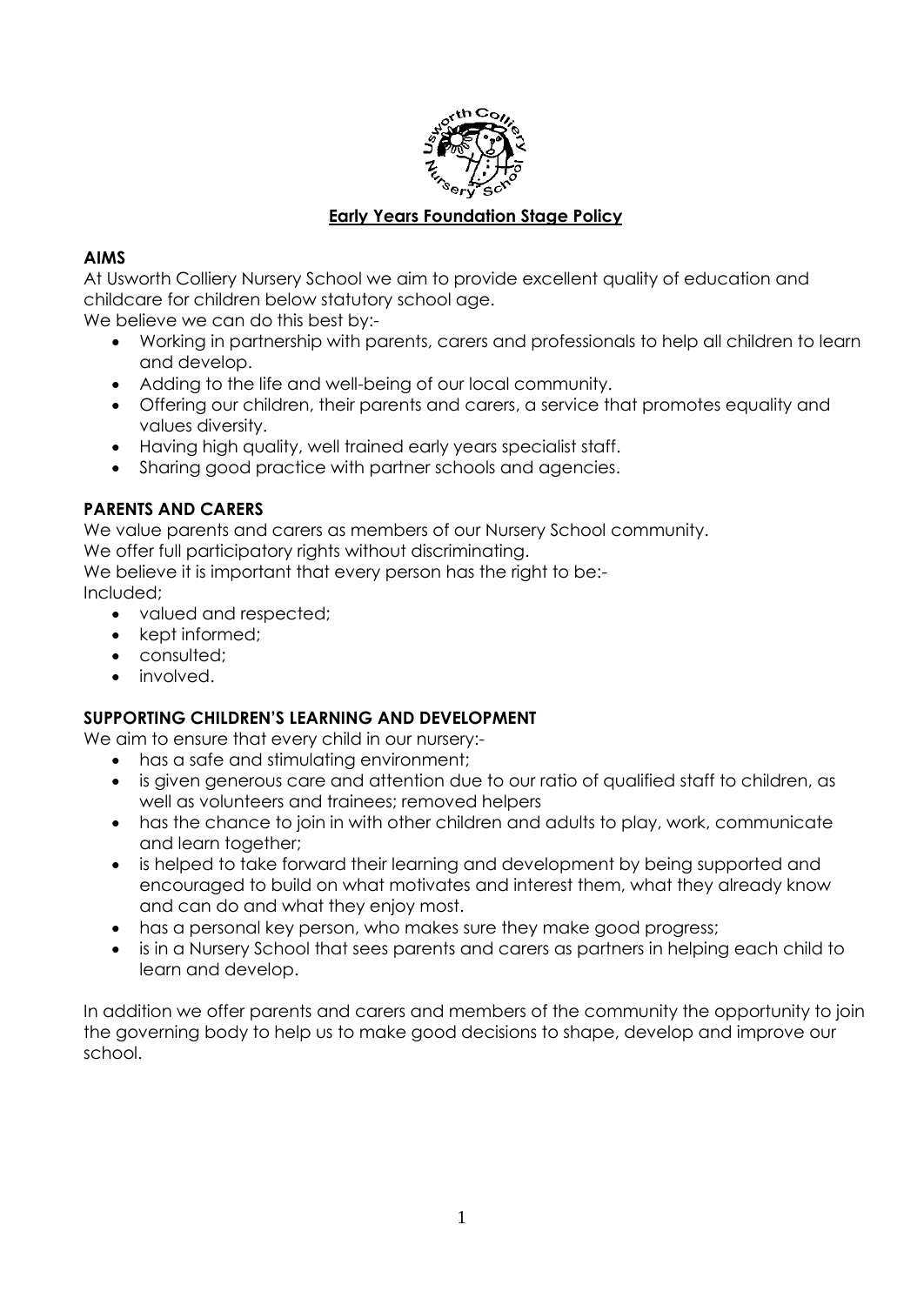## **THE EARLY YEARS FOUNDATION STAGE**

The curriculum provision for children's development and learning is guided by the Early Years Foundation Stage. Our provision reflects the four overarching principles of the Statutory Framework for the Early Years Foundation Stage 2017. These principles are:-

#### **A Unique Child**

Every child is a unique child who is constantly learning and can be resilient, capable, confident and self assured.

#### **Positive Relationships**

Children learn to be strong and independent through positive relationships.

#### **Enabling Environments**

Children learn and develop well in enabling environments, in which their experiences respond to their individual needs and there is a strong partnership between practitioners, parents and carers.

#### **Learning and Development**

Children develop and learn in different ways and at different rates. The framework covers the education and care of all children in early years provision including children with special educational needs and disabilities.

## **PROVIDING OPPORTUNTIES FOR LEARNING AND DEVELOPMENT**

Children start to learn about the world around them from the moment they are born. The care and education offered by our Nursery School helps children to continue to do this by providing everyone with interesting, motivational activities and resources appropriate for their age and stage of development.

## **AREAS OF LEARNING AND DEVELOPMENT IN THE EARLY YEARS FOUNDATION STAGE.**

The E.Y.F.S. is divided into areas of learning – these are the curriculum subjects and include:-

## **3 Prime Areas – the key areas of development**

Communication and language development. Personal, social and emotional development. Physical development.

## **4 Specific Areas – subject specific areas of learning**

Literacy. Mathematics. Understanding the world. Expressive arts and design.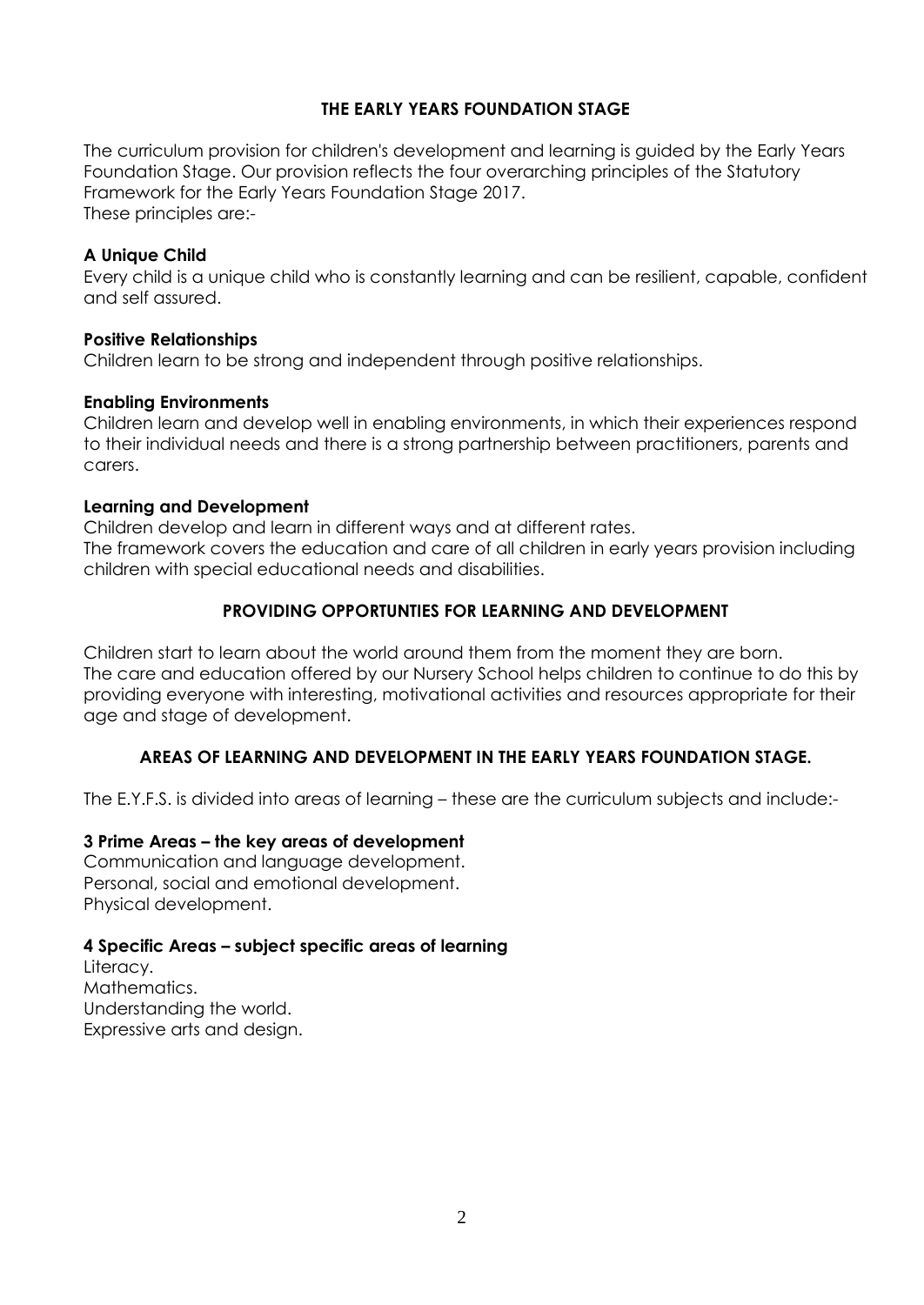## **ASPECTS OF LEARNING AND DEVELOPMENT**

We divide each area of learning is into key aspects using EEXAT :-

#### **Personal, social and emotional development**

Self regulation; Managing self Building relationships.

#### **Physical development**

Gross Motor; Fine Motor

#### **Communication and language**

listening and attention; understanding speaking.

#### **Literacy**

Word reading; Comprehension Writing.

#### **Mathematics**

Numbers Numerical patterns

## **Understanding the world**

Past and Present People cultures and Communities The natural world

#### **Expressive arts and design**

Creating with materials Being Imaginative and expressive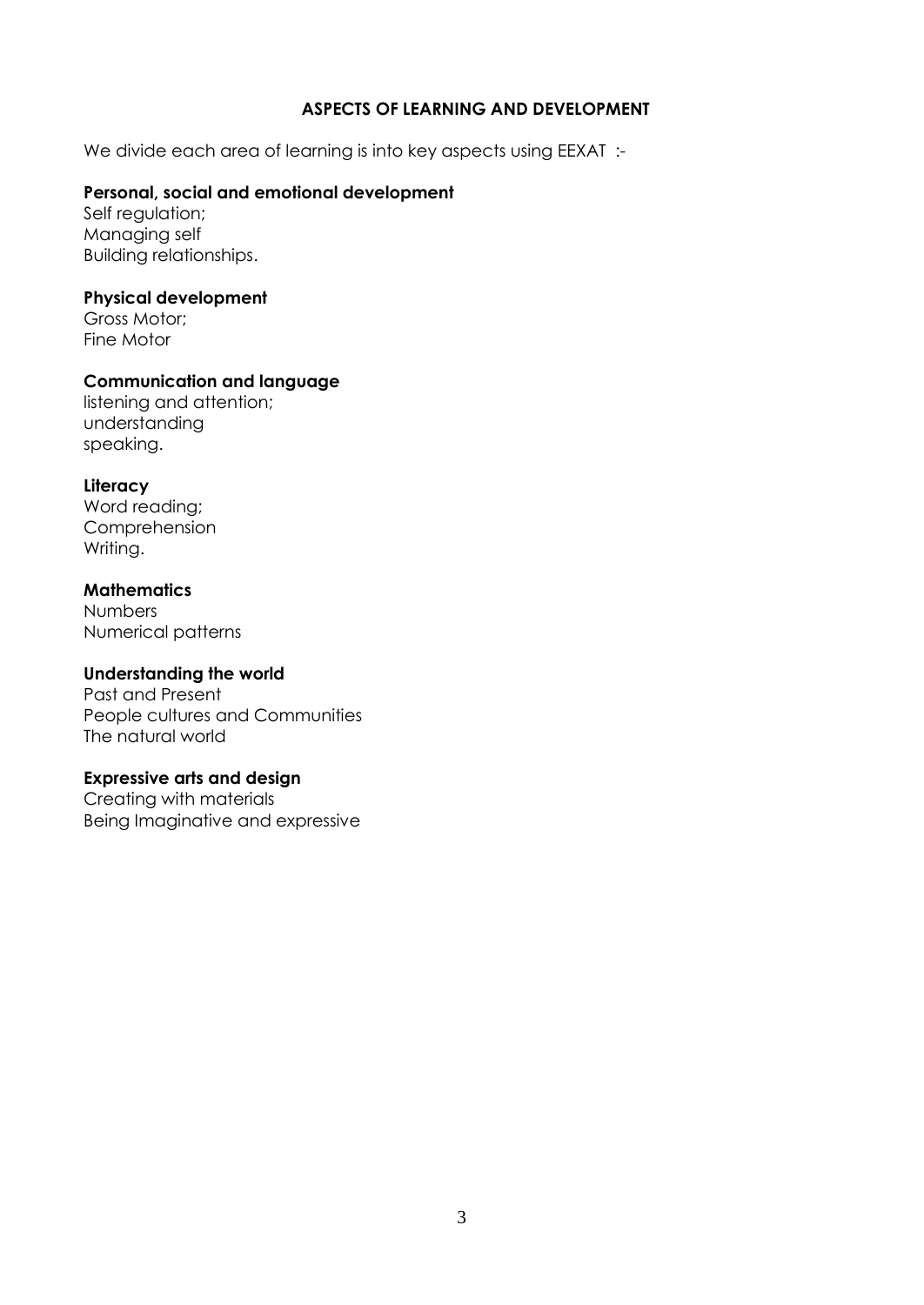## **OUR APPROACH TO LEARNING, DEVELOPMENT AND ASSESSMENT**

#### **Learning through play, nature and real life experiences**

We believe that meaningful learning and development comes through children having real experiences.

Our children are given extensive opportunities to play, create and investigate, indoors and outdoors with natural and real life resources, whenever possible.

This type of creative play and investigation helps young children to learn and develop well, through doing practical tasks, using their senses, trying things out and talking, which research has shown to be the means by which young children learn to think, understand and make links to previous knowledge and experiences.

"For a small child there is no division between playing and learning; between the things he or she does 'just for fun' and things that are 'educational.' The child learns while living and any part of living that is enjoyable is also play." ~ Penelope Leach

#### **Curriculum Guidance**

Our Nursery School uses the Development Matters and the Early Years Foundation Stage guidance to plan and provide a range of play activities, which help children to make progress in each of the areas of learning and development.

In some of these activities, children decide how they will use the activity (child initiated) and in others, an adult takes the lead in helping the children to take part in the activity. (Adult led). In all activities, information from 'Development Matters' and the Early Years Foundation Stage is used to determine that the resources, activities and experiences are appropriately matched to the child's stage of learning and development.

## **CREATING EVERYDAY OPPORTUNTIES FOR THE MOST EFFECTIVE LEARNING**

#### **The characteristics of effective learning**

We understand that all children engage with other people and their environment through the characteristics of effective learning. These are described in the Development Matters the Early Years Foundation Stage. Guidance explains that engaging and motivational play creates the best opportunities for learning through:-

#### **Playing and exploring - engagement; Active learning – motivation; Creating and thinking critically - thinking.**

We aim to provide for the characteristics of effective learning by observing how a child is learning and being clear about what we can do, provide and improve in order to support each child to consistently be an effective and motivated learner.

High quality, early years specialist staff, are acutely aware of how to recognise signs of good learning. Staff observe children and recognise when they are engaged and motivated – we build on these areas to create extended learning opportunities.

When children are not displaying signs of motivation and engagement, we will develop and improve our activities, resources and experiences to enable them to do so.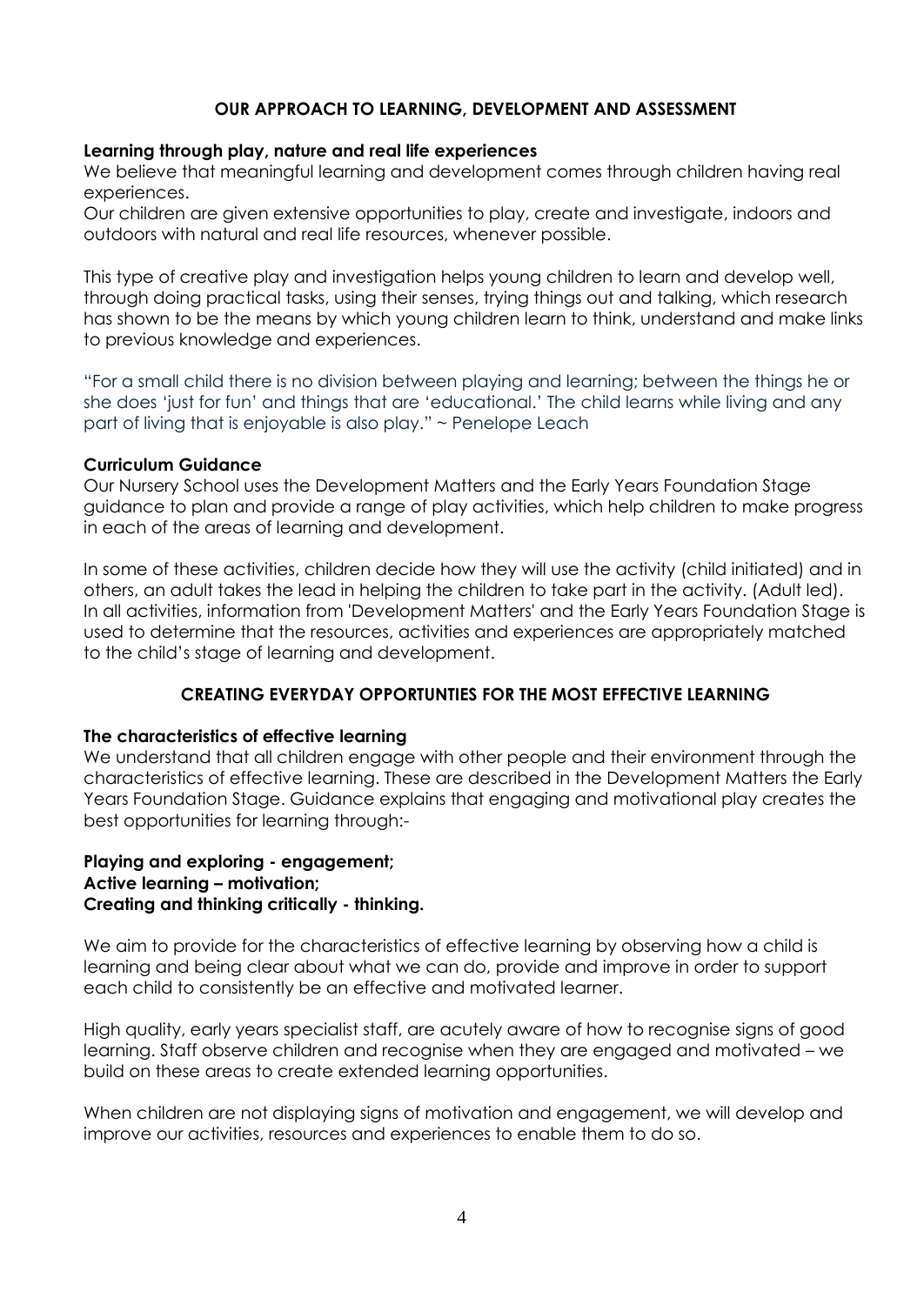Staff are skilled in scaffolding and supporting learning and recognise when it is appropriate to intervene and offer advice, subject specific language, challenge and problem solving opportunities.

#### **Assessment**

We assess how children are learning and developing by observing them frequently. We use information that we gain from observations, as well as from photographs or videos of the children, to document their progress and where this may be leading them.

We record their learning and development on tracking / progress records which refer to the child's current age at the time of assessment and the developmental band (age) at which they are currently working in each area of learning.

We make periodic assessment summaries of children's achievement based on our ongoing development records. These form part of children's records of achievement. We undertake these assessment summaries at regular intervals, as well as times of transition, such as when a child moves into a different group or when they go on to Primary school.

#### **Involving parents and carers in assessments**

We believe that parents know their children best and we ask them to contribute to assessment by sharing information about what their children like to do at home, what motivates them and how they, as parents, can further support development.

#### **Assessment starting points**

#### **On entry to Meadow - The progress check at age two**

When a child is aged between 24 - 36 months, the Early Years Foundation Stage requires that we supply parents and carers with a short written summary known as a 'progress check' of their child's development at the start of their nursery placement in the three prime areas of learning and development: personal, social and emotional development; physical development; and communication and language.

The key person is responsible for completing the check and reporting the progress check. They will use information from on-going observational assessments carried out as part of our everyday practice, taking account of the views and contributions of parents and other professionals.

## **The baseline assessment on starting school**

When children commence their Nursery School /education placement, we will carry out a baseline across all of the areas of learning to determine their starting points and to track their progress from this point on.

This tracking helps us to see their strengths and areas which may need more support. We aim to ensure that all children make good progress from their starting points.

## **RECORDING DEVELOPMENT AND PROGRESS**

Our Nursery School keeps a record of development and progress (tracking record) and learning journal for each child.

Each child's record of development and learning journal helps us to monitor, track record and celebrate together their achievements and to work together to provide what each child needs for their well-being and to make progress.

The child's teacher (or key person) will work in partnership with parents and carers to keep this record. To do this they will collect information about each child's needs, activities, interests and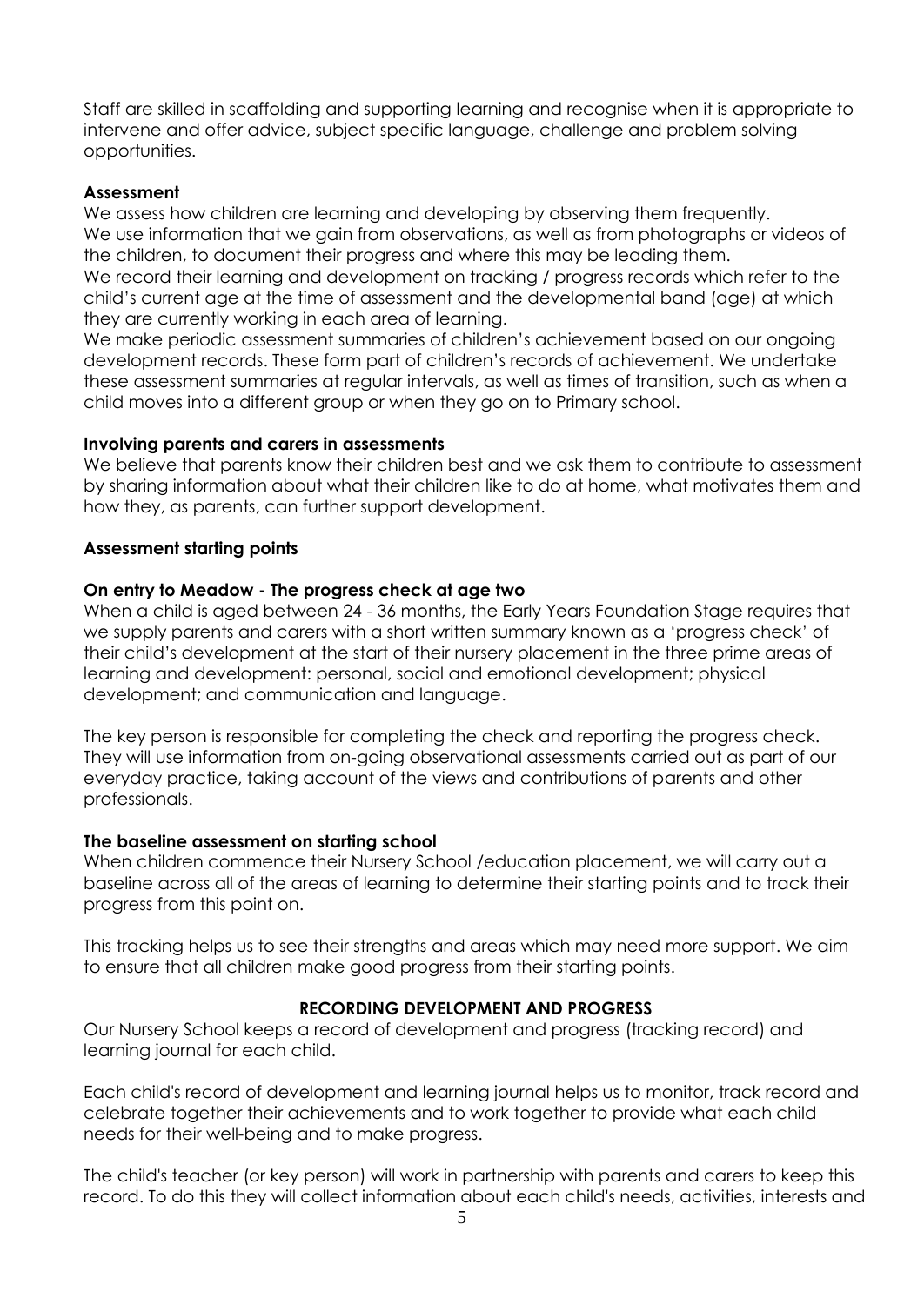achievements. This information will enable the key person to identify each child's stage of progress.

The key person will then decide on how to help your child to move on to the next stage. We will record special events, interests, achievements and activities at Nursery and add these to each child's journal as a lasting memory of their experiences.

We invite parents and carers to attend nursery journal days, when they can add photographs from home to show children's interests, activities and experiences outside of school, to create a wider sense of the child's development.

We host parental consultation sessions in the autumn and spring term and encourage all parents and carers to attend.

Parents and carers of children with additional needs will meet more regularly to discuss their child's progress and attainment.

#### **The school team**

## **WORKING TOGETHER FOR OUR CHILDREN**

We have a highly skilled and experienced school team who are dedicated to supporting children's learning and development.

We believe that high quality interaction between adults and children is a key to good learning and it is for this reason that we try to have an above average ratio of 1 adult to 8 children for our education session times.

We have volunteers, trainee teachers and early years students working in school. Those aged over 17 complement these ratios but are not counted unless qualified. Because our ratios of adult to children are higher this helps us to:-

- give time and attention to each child;
- talk with the children about their interests and activities;
- help children to experience and benefit from the activities we provide;
- Allow the children to explore, take small risks and be adventurous, in safety.

#### **Adult to child ratios**

We maintain the statutory childcare ratios of adults to children set by the Safeguarding and Welfare Requirements and exceed those for nursery classes (1:13).

| Age band                          | Adult | <b>Children</b> |
|-----------------------------------|-------|-----------------|
| 2-3 years                         |       |                 |
| Meadow                            |       |                 |
| 3-5 years                         |       |                 |
| <b>Wetlands, Woodlands, Beach</b> |       |                 |

## **PARENTS AS PARTNERS**

#### **How parents and carers take part in our Nursery School**

Our Nursery School recognises parents and carers as the first and most important educators of their children.

All of our staff see themselves as partners with parents and carers in providing care and education for their children.

There are many ways in which parents and carers take part in making the Nursery School a welcoming and stimulating place for children, such as:-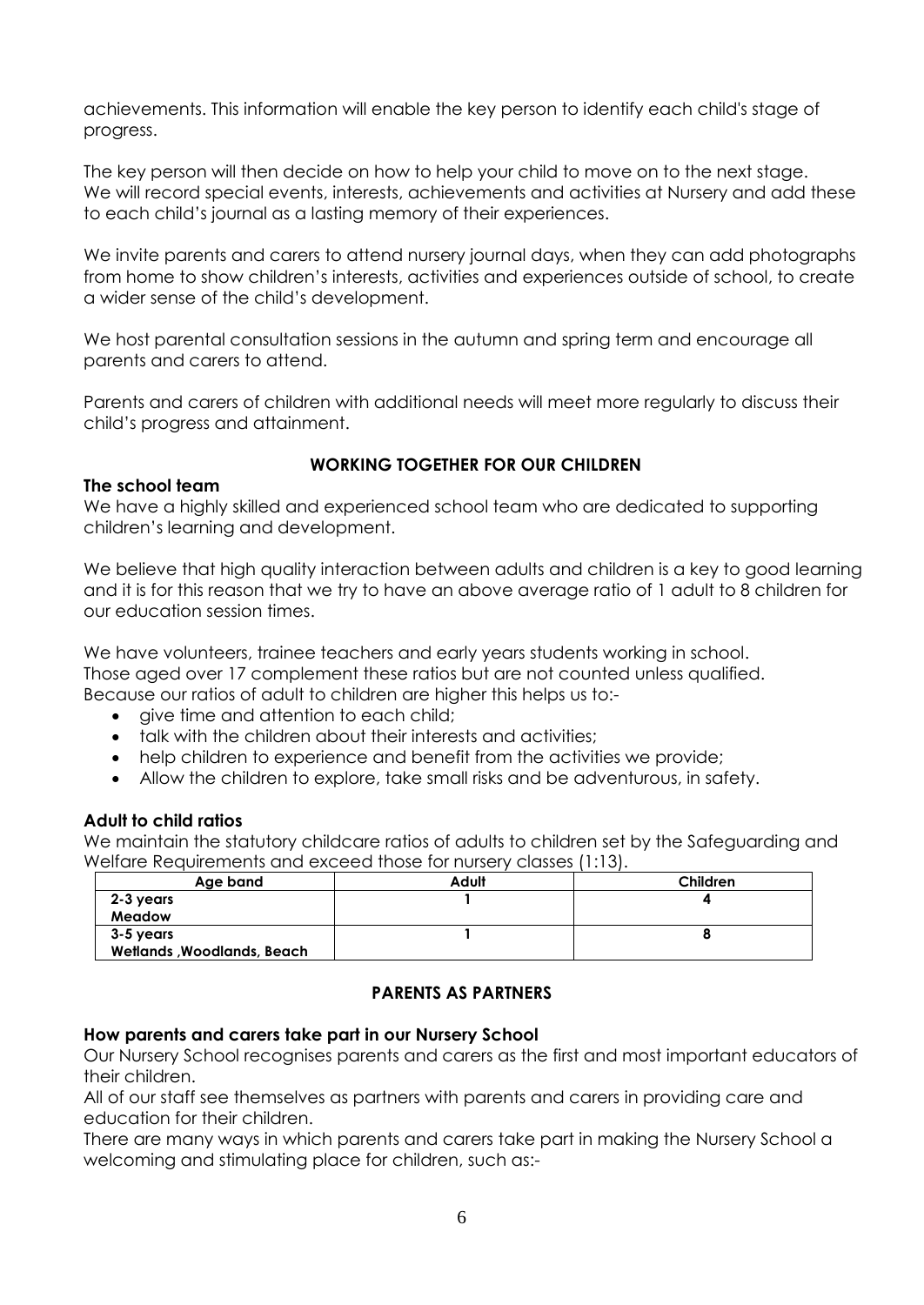- exchanging knowledge about their children's needs, activities, interests and progress with the staff;
- contributing to the progress check at age two;
- helping at sessions of the Nursery School:
- sharing their own special interests with the children;
- helping to provide and look after the equipment and materials used in the children's play activities;
- being part of the governing body of the Nursery School;
- taking part in events, visits, activities, courses and informal discussions about the activities and curriculum provided by the Nursery School;
- responding to surveys and activities aimed at gaining information to aid school improvement;
- keeping up to date and being well informed of school events, via newsletters, texts and letters;
- communicating clearly with staff;
- building friendships with other parents in the Nursery School;

It is our practice to warmly welcome parents and carers to come into the Nursery School to see it at work or to speak with the staff

## **HOW OUR KEY PERSON SYSTEM WORKS**

Our Nursery School operates a key person/ key worker system as outlined in EYFS guidance we have a Key Person Policy which outlines the differing roles and responsibilities.

The Key Person leads the class / group.

The Key Workers support the class / group.

## **Wetlands and Woodlands**

During education sessions, the children are part of a nursery class / group led by a class teacher or Senior Early Years Educators (The Key Person).

The class is split into small key worker groups for teaching times – this can be two or three groups. The child's Key Person will support teaching and learning at these times. Key workers attend parental consultation meetings and attend meetings for children with additional needs with the Headteacher who is also the Special Educational Needs coordinator.

## **Meadow**

Meadow is our provision for children aged 2-3 years. We have free and paid nursery places and offer morning and afternoon sessions during term time only.

Meadow is leads by a Senior Early Years Educator who is the Key Person for the group. There is also a Deputy Senior Early Years Educator.

Once children have completed their starting points assessments they may be divided in key groups. Each group can have a Key Worker who is responsible for delivering daily activities. At other times the children will work as one group and all staff will work together.

The Key Person is responsible for the support of children with additional needs and they will most often be a Key Worker for these children.

## **Learning opportunities for adults**

As well as gaining childcare and educational qualifications, our staff take part in continuous training and development to help them to keep up-to date with current practice in early years care and education.

The Nursery School keeps itself up-to-date with best practice with regular staff meetings, training days and access to training courses.

The Nursery School holds learning events for parents and carers. These usually focus on the ways adults can support children to learn and develop in their early years.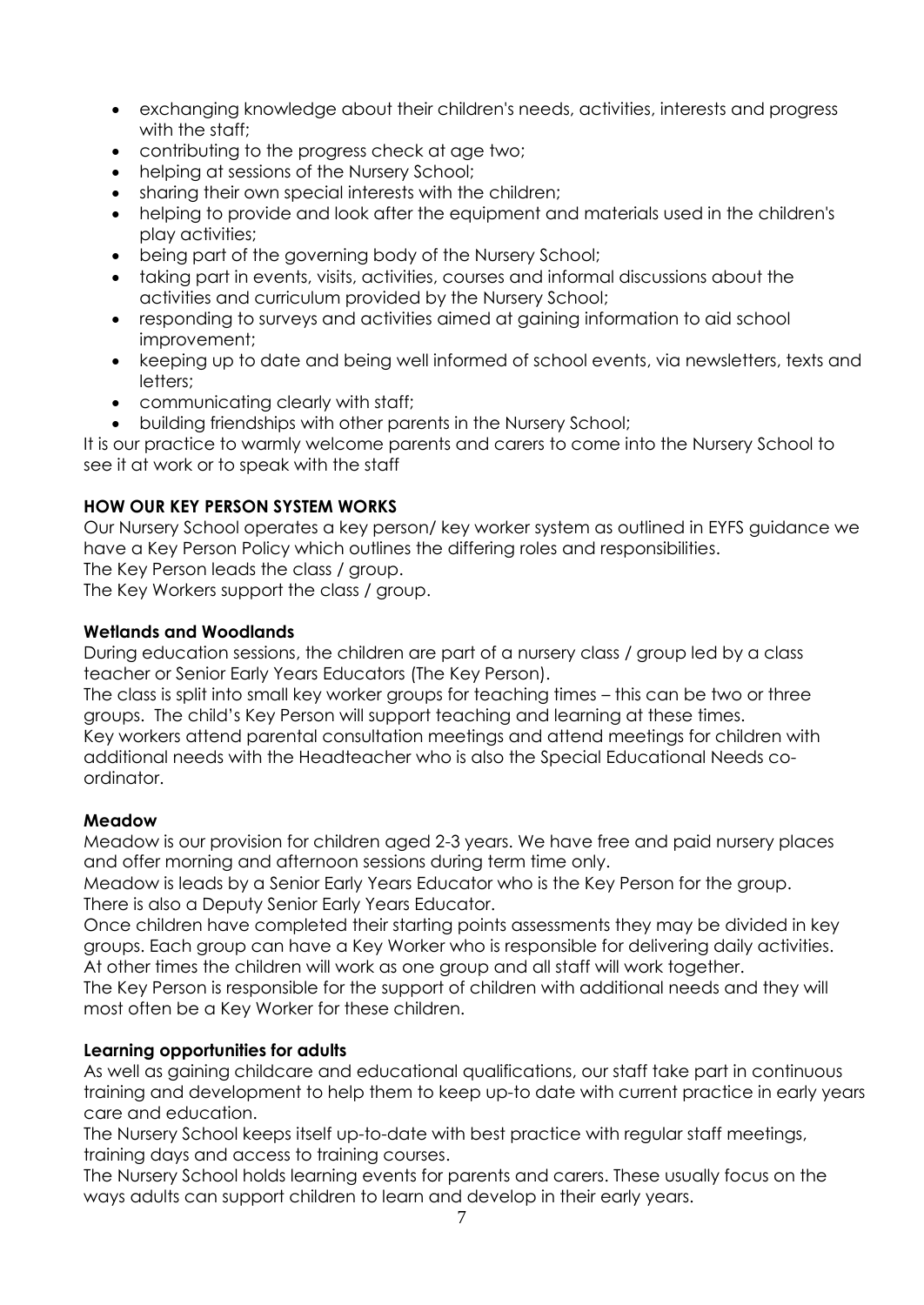## **The Nursery School's timetable and routines**

Our Nursery School believes that quality care and education are equally important in the experience which we offer children.

The routines and activities that make up the day in the Nursery School are provided in ways that:-

- help each child to feel that she/he is a valued member of the Nursery School;
- ensure the safety of each child;
- help children to gain from the social experience of being part of a group;
- provide our children with opportunities to learn and help them to value learning.

The nursery organises the day so that children can take part in a variety of child-chosen and adult-led activities.

## **Active times**

We want our young children to be as physically active as possible to develop the strength, skills and stamina they need.

- Indoor activities provide opportunities for physical play, using large and small resources.
- Outdoor activities contribute to children's health, their physical development and their knowledge of the world around them.
- Everyone will have access to outdoor play each day regardless of weather conditions.

## **Quiet times**

Activities take account of children's changing energy levels throughout the day and cater for children's individual needs for rest and quiet activities.

- Quiet, comfortable spaces and spaces to rest and self regulate are provided in all rooms.
- All children have access to quiet play activities, group sessions and story, songs and rhymes, each day to develop listening, focus and concentration skills.

## **SNACKS AND MEALS**

## **Snack times**

The staff prepare snacks for social time during each nursery session.

Children sit together in a group and eat, drink and chat together.

We ask parents and carers to contribute £5.00 per  $\frac{1}{2}$  term towards snacks and fruit and drinks for the children. Children will also have cooking and tasting sessions and the £5.00 payments contribute to these.

## **Meal times**

We carefully consider children's diet and cultural needs at mealtimes.

We plan the menus and prepare for tea times with healthy and nutritious food. At lunchtime children may bring a packed lunch from home; we encourage all families to consider their child's lunch box to provide a balanced healthy choice of foods.

## **Messy play / clothing**

We explain to parents and carers that it is an everyday part of school life to be engaged in messy play activities in nursery and it is very likely that children will get dirty, wet and messy. We provide aprons for the children when they play with messy resources, but they will not keep their clothing clean.

We advise wearing school clothing to avoid spoiling good clothes and to provide old spare clothing to change into. When children take part in Forest School they are advised to come dressed appropriately.

## **School Uniform**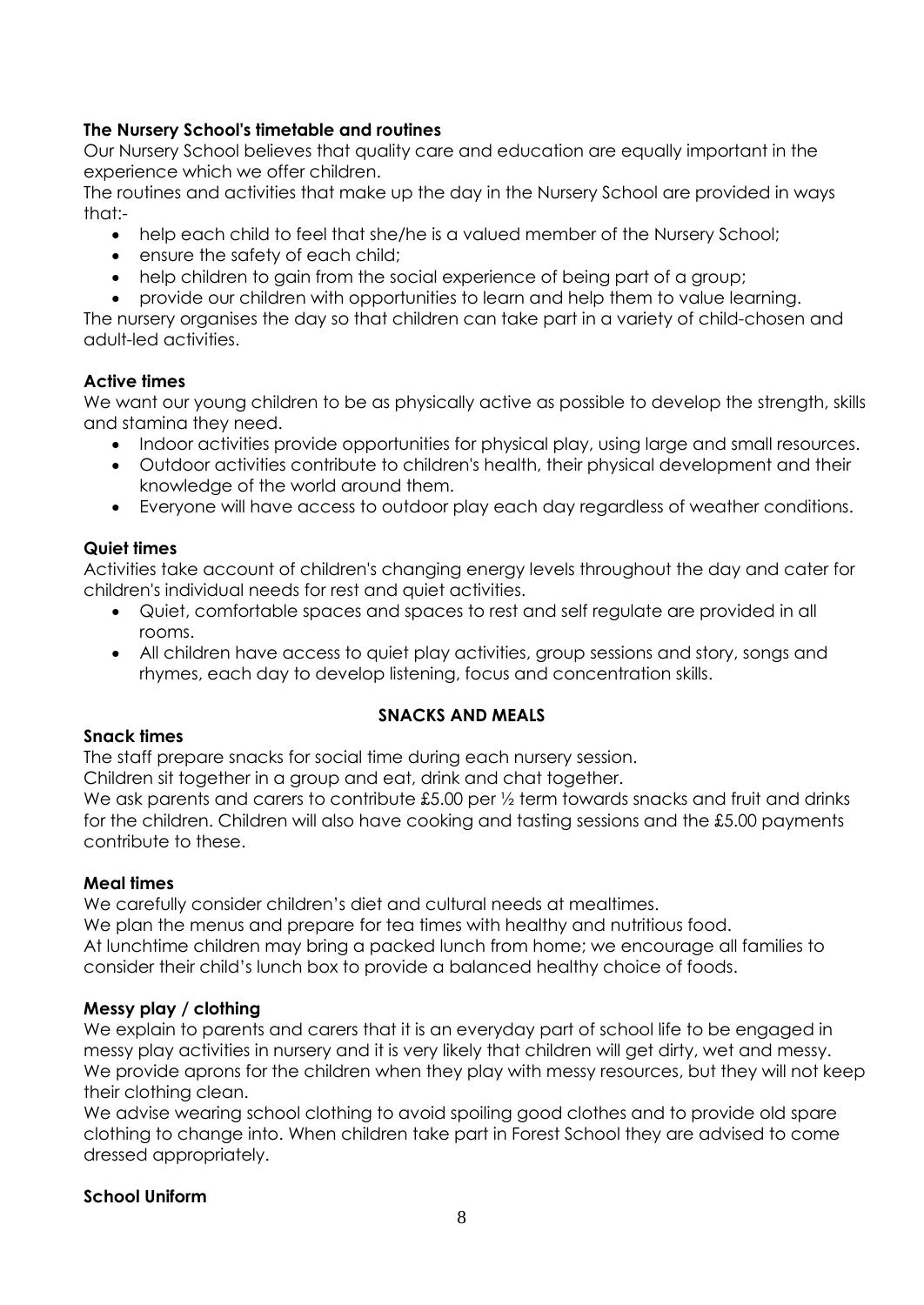We sell school uniform from a good value supplier.

Second hand uniform is also available to purchase from our school office.

Parents and carers may buy school clothing in our agreed uniform colours from other retailers. We encourage all children to wear school clothes, to feel part of their Nursery School, but this is not compulsory. If school clothes are not worn old clothing is advised.

We ask that all children have suitable sturdy footwear, even during the summer and a warm coat suitable for regular outdoor play.

We ask that all school clothing be named clearly to avoid mix ups and upset.

## **Independence skills – self care**

We encourage children to gain the skills that help them to be independent and look after themselves.

These include taking themselves to the toilet when they are ready to do so, taking off, and putting on, outdoor clothes.

If children are not yet ready to care for themselves staff will ensure their needs are met.

# **Policies**

Copies of policies and procedures are available at the Nursery School or on the school's website.

The policies help us to make sure that the service provided is a high quality and that being a member of our Nursery School is an enjoyable and beneficial experience for each child and their parents and carers.

The staff and governors have the opportunity to take part in the cyclical review of the policies and work together to write and adopt the policies.

The review process helps us to make sure that the policies are enabling the Nursery School to provide a quality service for its members and the local community.

# **Safeguarding Procedures**

# **KEEPING OUR CHILDREN SAFE**

Our Nursery School has a duty under the law to help safeguard children against suspected or actual 'significant harm'.

Our safer working practices ensure children against the likelihood of abuse in our Nursery School and we have a procedure for managing complaints or allegations against a member of staff. Staff are regularly trained in child protection.

Our way of working with children and their parents ensures we are aware of problems that may emerge and can offer support, including referral to appropriate agencies when necessary, to help families in difficulty.

| Safeguarding role                         | <b>Name</b>                  |
|-------------------------------------------|------------------------------|
| <b>Designated Lead Person for Child</b>   | <b>Miss. Lindsay Guthrie</b> |
| <b>Protection and Safeguarding (DSL)</b>  | <b>Headteacher</b>           |
| <b>Nominated Deputy Persons for Child</b> | Miss. Loreena Lawson         |
| <b>Protection and Safeguarding</b>        | Miss. Laura Robson           |
|                                           |                              |

# **Children with special or individual needs**

As part of the Nursery School's policy, to make sure that its provision meets the needs of each individual child, we take account of any special needs a child may have. The Nursery School works to the requirements of the Special Educational Needs Code of Practice (2014).

| <b>Special Educational Needs Role</b> |
|---------------------------------------|
|---------------------------------------|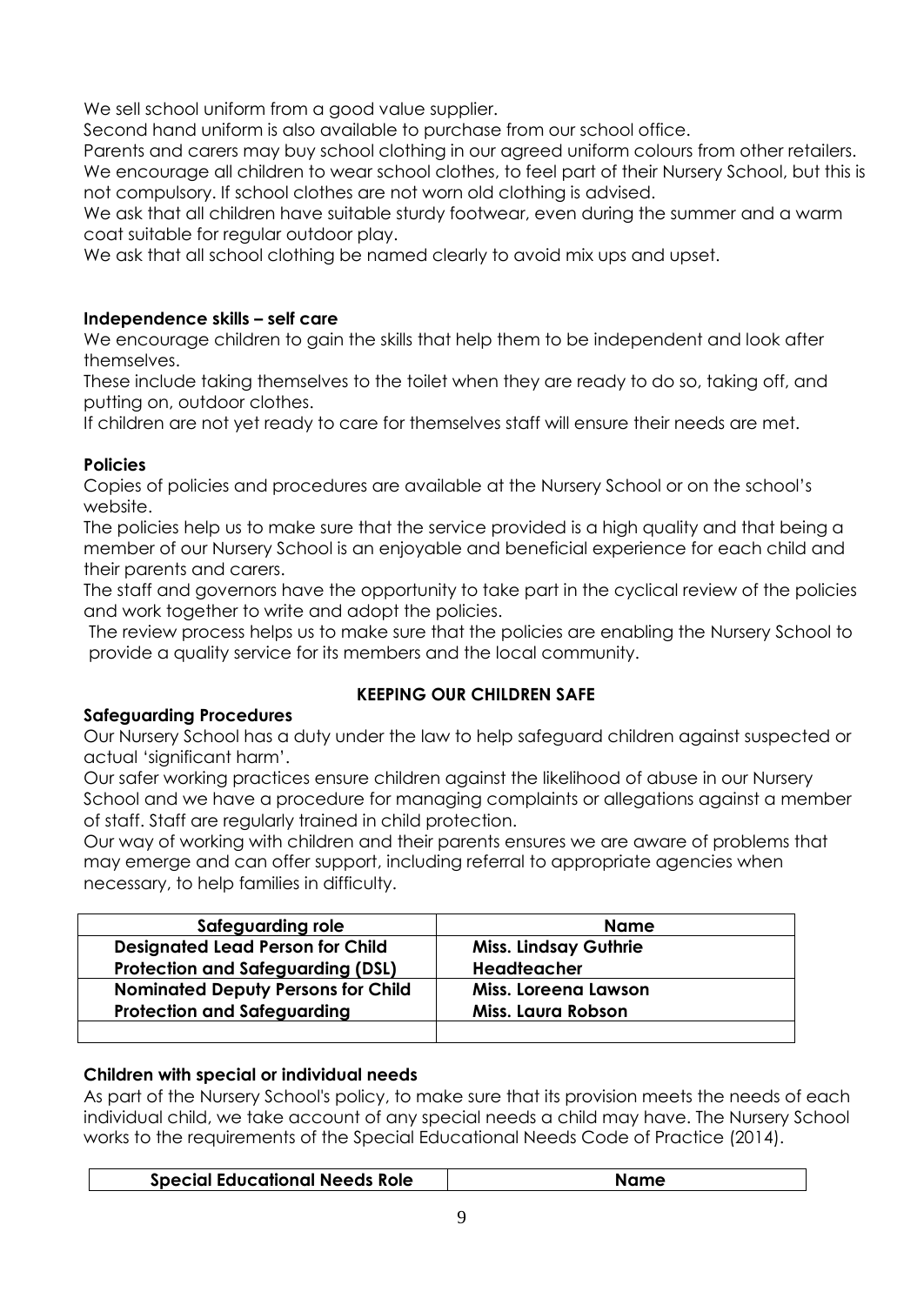| <b>Special Educational Needs Co-</b><br>ordinator (SENCO) | Miss. L. Guthrie                                                          |
|-----------------------------------------------------------|---------------------------------------------------------------------------|
| <b>SEND KEY PERSON</b>                                    | <b>Mrs. Lynne Jarvis</b><br>Miss. Loreena Lawson<br><b>Mrs. Kim Clark</b> |

#### **The management of our Nursery School**

| <b>Local Authority</b>                                                                | <b>School Leadership</b>                                                        | <b>Childcare Management</b>                                                |
|---------------------------------------------------------------------------------------|---------------------------------------------------------------------------------|----------------------------------------------------------------------------|
| <b>Usworth Colliery Nursery</b><br>School is a state funded<br>school under the Local | The school is governed<br>and lead by the<br>Headteacher Miss Lindsay           | The school's childcare<br>provisions are governed<br>by the Governing Body |
| Authority of Sunderland<br>City Council.                                              | Guthrie and the<br>Governing Body which<br>consists of community<br>volunteers. | and managed by the<br>Headteacher.                                         |

## **HOW NURSERY PLACES ARE FUNDED**

#### **EYFS Funding / Nursery Education Grant 3-5 years**

Nursery School places are subject to EYFS funding.

Children are entitled to 15 hours per week free early years education from the term after their third birthday.

Some children now have an option to have 30 hours free nursery education in accordance with eligibility checks which parents and carers apply for.

Once a school place is secured parents and carers are asked to sign a parental declaration to state they have selected this school only for their EYFS funding.

The Nursery School offers term time only education sessions for 15 hours per week.

| <b>Morning sessions</b> | <b>Afternoon sessions</b> |
|-------------------------|---------------------------|
| Term time only          | Term time only            |
| 5 x 3 hour sessions     | 5 x 3 hour sessions       |
| $8.45 - 11.45$          | $12.45 - 3.45$            |

A further 15 hours funding is available to working parents subject to eligibility checks. The school offers 30 hours places

| Model 1             |  |
|---------------------|--|
| Term time only      |  |
| 5 x 6 hour sessions |  |
| $8.45 - 2.45$       |  |

## **Two year old places**

Children accessing free two year old places have the same funding entitlement which is agreed by the Local Authority once parents and carers have completed the appropriate eligibility checks.

| <b>Morning sessions</b> | Afternoon sessions  |
|-------------------------|---------------------|
| Term time only          | Term time only      |
| 5 x 3 hour sessions     | 5 x 3 hour sessions |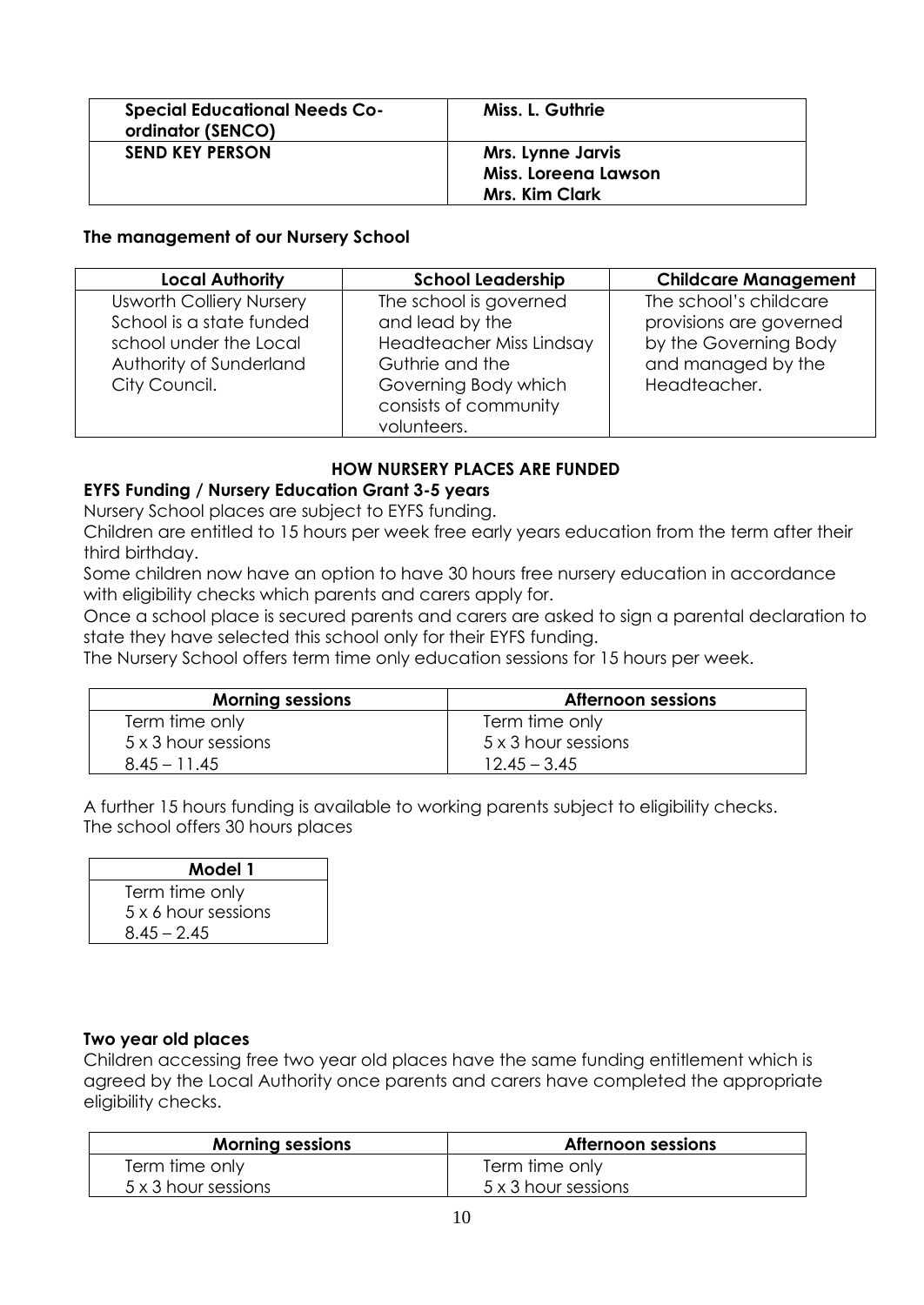| ີ         | $\sim$        |
|-----------|---------------|
| o.        | .             |
| <b>LL</b> | ີ             |
| ᠇         | . .           |
| ᠇◡        | $\sim$ $\sim$ |
|           | ____          |

## **Childcare Fees**

Any hours in excess of the 15 / 30 are charged through day-care fees and are classed as wrap around childcare.

School can offer wrap around school care from 8.45 am until 5.00pm throughout the year. Additional hours are offered subject to availability and places are limited.

The fees for childcare are detailed within the school's Charging Policy.

## **INDUCTION PROCEDURES**

## **Starting at our Nursery School**

We want every child to feel happy and safe with us.

To make sure that this is the case we follow a well established induction process.

## **Starting School**

We admit pupils three times a year during the autumn, spring and summer terms according to the number of places available.

At this time all children undergo an induction procedure:-

- Parents / carers meet and greet session
- Home visits
- Stay and play sessions
- Staggered intake over one week

Our induction sessions enable children to settle and become familiar with the staff, the nursery environment and the routines.

Children admitted to school in-year will usually have a less formal induction.

The child's class teacher will agree to short visits with the parents / carers and the child will commence their full sessions when they are confident. We recommend at least two short visits.

## **Starting childcare**

Children commencing childcare places will attend at least two short introductory sessions. The Meadow / Garden room team will agree with parents or carers when the child is ready to commence full placement, when they are confident and settled.

| Policy updated            | October 2021 |
|---------------------------|--------------|
| <b>Policy Review Date</b> | Autumn 2022  |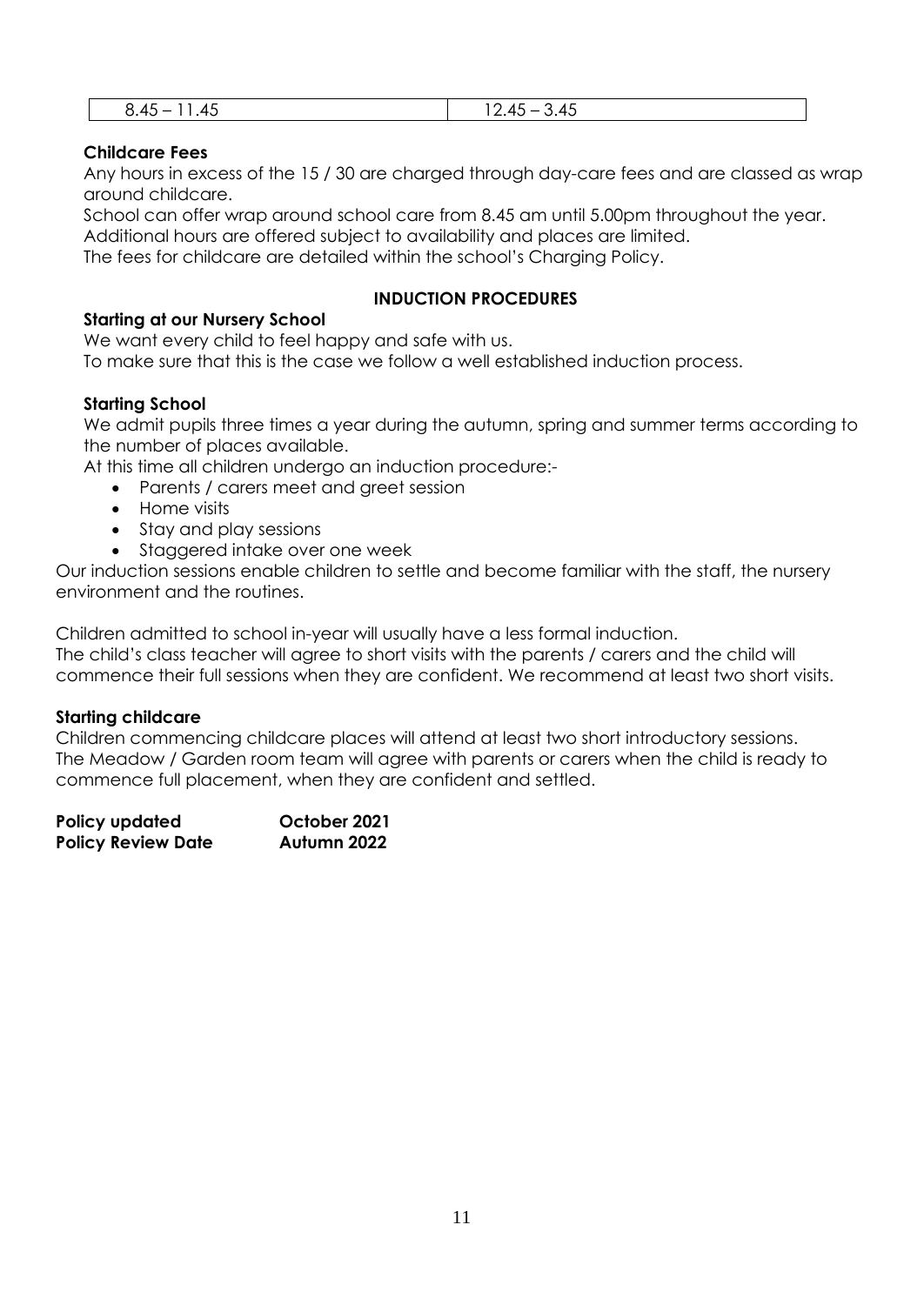

## **Early Years Foundation Stage Policy Curriculum 2021-22**

**Introduction**

**'Every child has the right to an education that develops their talents. This education must nurture a child's respect for themselves, others and their environment.'** (UN Convention on the Rights of the Child Article 29)

**'Children are born ready and eager to learn, they actively reach out to engage with other people, and in the world around them. Development is not an automatic process; however it depends on each unique child having opportunities to interact in positive relationships and enabling environments.'**

(Development Matters in the Early Years Foundation Stage)

## **School vison and values**

Our school vision states:-

- In our nursery school children achieve and progress well as they access engaging, motivating activities and resources every day.
- They have access to high quality indoor and outdoor play and learning every day which support all areas of their development.

#### **School aims**

We aim to provide an exciting, well resourced, carefully planned learning environment with a rich and stimulating base of experiences, differentiated when possible, to meet all the children's needs in indoor and outdoor environments. It is inclusive and takes into account the Development Matters in the Early Years Foundation Stage and the EYFS documentation.

As a school, which places well-being at the centre, we respect the learning and developmental needs of every individual child.

When planning and selecting our curriculum, we consider the needs of every child.

All practitioners in school acknowledge the responsibility they have to provide a curriculum that is creative and stimulating for all.

Our curriculum nurtures our children and allows them to be successful and proud of their achievements.

Practitioners engage the children in their learning and present all experiences in an inspiring, and meaningful way, ensuring open ended activities, which allow individuality and independent learning to flourish.

Practitioners motivate the children through supporting and developing self esteem and self belief, through praise and encouragement and celebrate their achievements, no matter how small these may be.

Practitioners have high expectations, that challenge all children at all levels, but most importantly they are realistic and ensure children can be successful.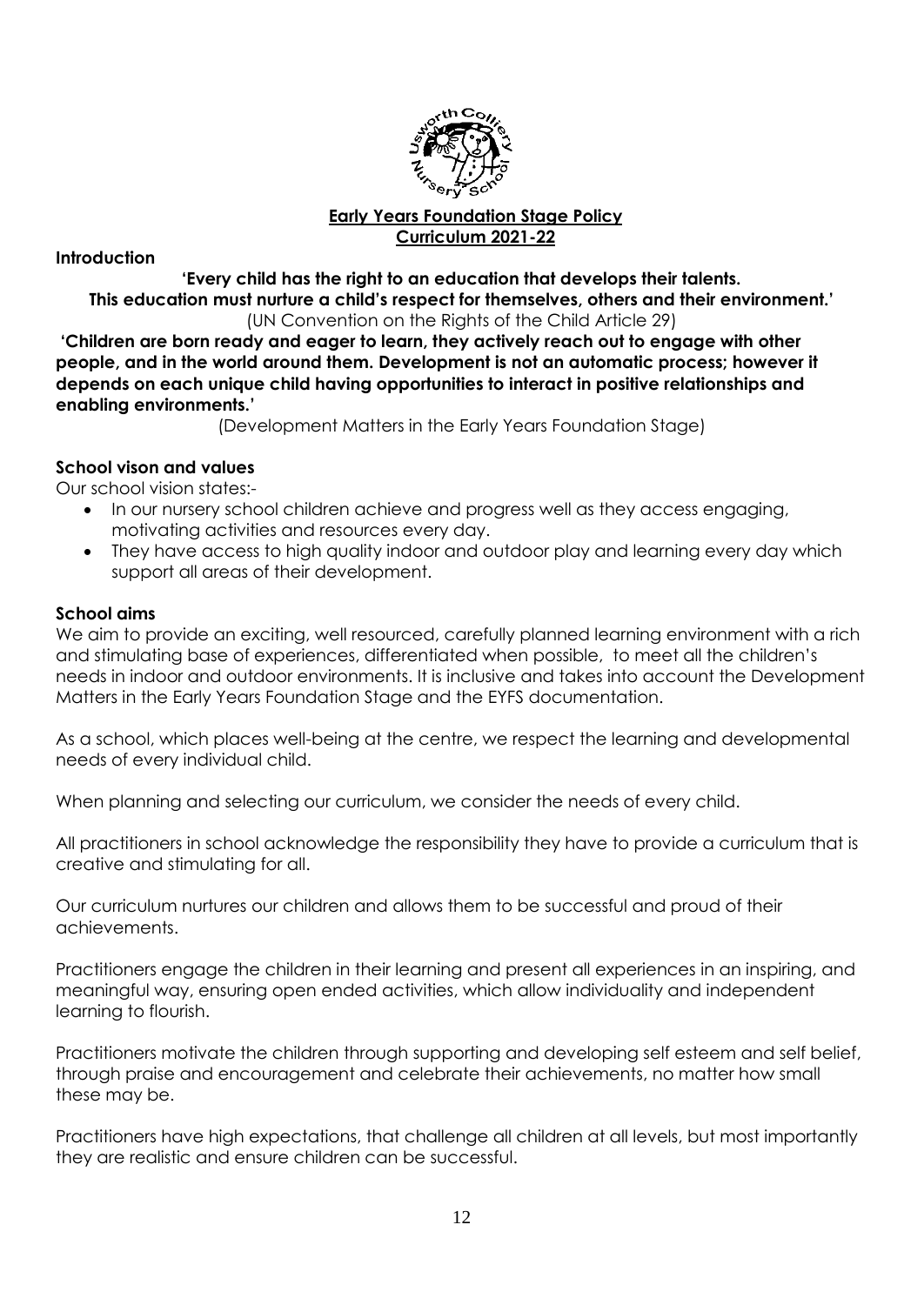Our children are encouraged to think about how they learn and the ways in which they might approach activities. Individual interests, skills and strengths are always encouraged.

Practitioners use careful questioning skills and are very aware of not over questioning, but using skilful language interactions to help to enhance the children's language and thinking skills, as well giving them the support to be able to bridge their own learning.

Throughout their experiences, children are stimulated to make choices and decisions, thus becoming self motivated, enthusiastic and independent in developing their own learning.

Challenge is provided through a range of techniques:-

- Practitioners use careful questioning strategies to develop the children's thought processes, helping them to reflect upon and extend their learning and develop and extend concepts and ideas in different directions.
- The range of questioning skills varies and allows for the children to be challenged to think beyond their obvious thought processing, reflecting upon feelings and ideas that they may not have considered.
- The children are encouraged to develop their thought processes, through problem solving, throughout their learning and are encouraged to review their own learning as they investigate and discover.

There are a range of teaching strategies used to ensure effective learning opportunities are created for all. These ensure that opportunities to enhance and develop the different learning styles and strategies that children use to access their learning are created for visual, auditory and kinaesthetic learners.

Children are taught in a child centred environment that offers open ended, stimulating activities for them to explore. They access their environment independently, with their friends and groups peers and with the support and encouragement of Practitioners, who interact and extend their learning.

Learning opportunities can be self chosen, as well as adult led, through one to one, small group and larger group activities.

We strive to help the children to develop an awareness of their environment and the natural and man made world in which they live. Outdoor learning plays an important part in this teaching. The children are encouraged to reflect upon their world and the things they can do to make positive contributions within it, no matter how small or large they may be. We promote a respect for the world and each other, in the hope that they will carry this forward for future generations.

We build foundations for developing respect, knowledge and understanding of different people and cultures, at home and around the world. We introduce children to learning experiences exploring their own culture and traditions, introducing other cultures, through creative and practical experiences. We extend our children's knowledge of young children in a very different culture through or links with our nursery school in Bangladesh, which is sponsored by our school community.

We strive to develop our skills in promoting British Values in our teaching and offer experiences to our children and families which promote British Values and their importance to us as a school community. To share this with our families we have display clear message and values. The teaching and learning environment is organised into specific areas, each offering activities that enable children to make good academic progress.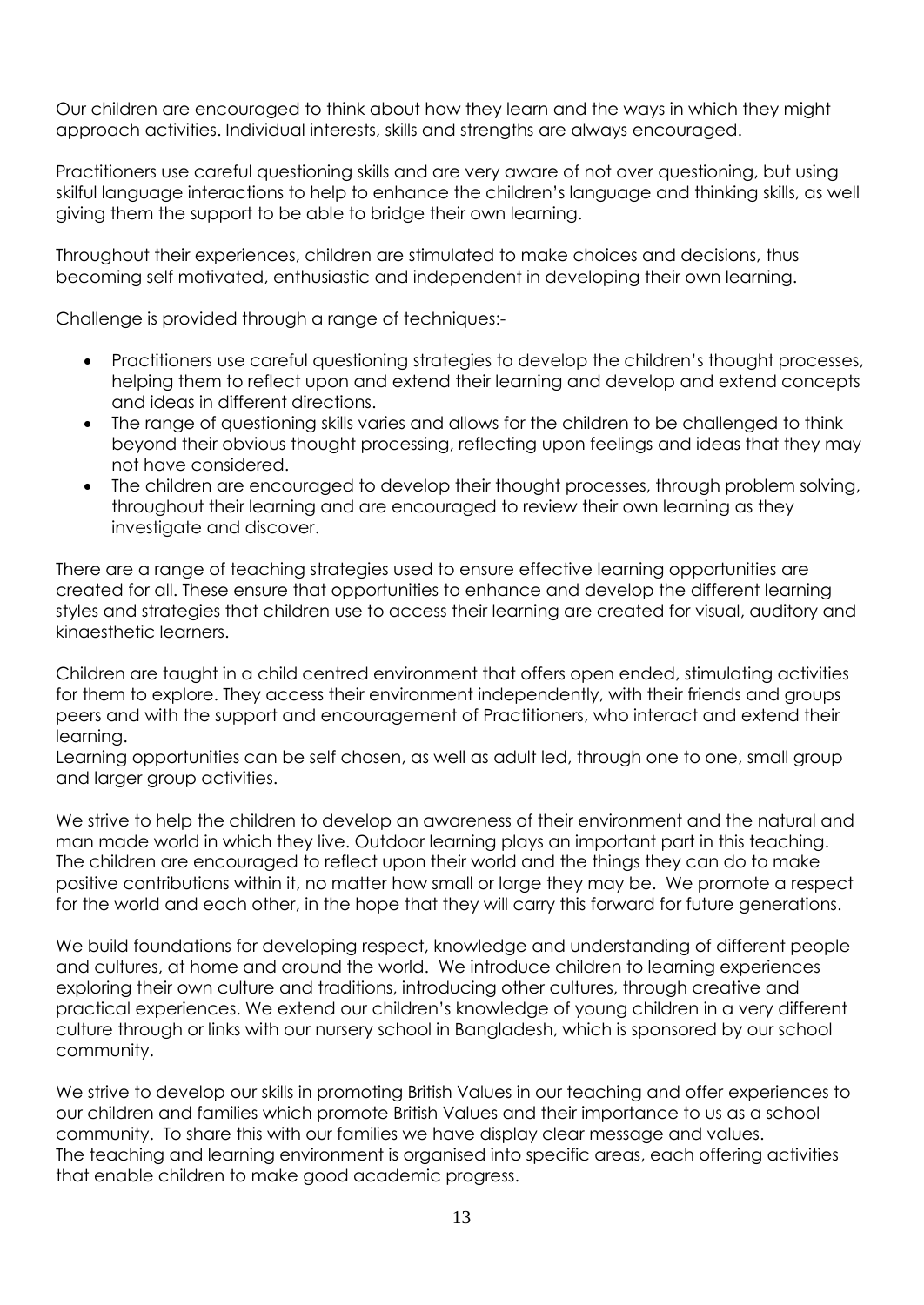## **Planning our curriculum**

We offer a play based, active learning focussed curriculum for our children. The curriculum has three progressive strands.

| <b>Long Term Planning</b>   | An annual plan of themes and events we explore throughout the<br>seasons.<br>Commencing with the child's own experiences, what they know and<br>familiar everyday aspects of life, the world and their environment.                                                        |
|-----------------------------|----------------------------------------------------------------------------------------------------------------------------------------------------------------------------------------------------------------------------------------------------------------------------|
| <b>Medium Term Planning</b> | We provide for continuous provision in the play and learning studios<br>and outdoor areas for child-led learning and play, and we enhance<br>this learning through offering further challenge, resources, activities,<br>quality interactions, observation and assessment. |
| Short term planning         | Differentiated planning for adult-led groups, daily sessions and<br>activities for groups to meet children's learning needs and continual<br>progress.<br>Support group planning to meet the needs of children requiring<br>additional or individual activities.           |

# **Our curriculum focuses on three main aspects:-**

| Aspect 1             | intent                              | implementation                                                                    |
|----------------------|-------------------------------------|-----------------------------------------------------------------------------------|
| <b>Understanding</b> | We believe that understanding       | We carry out detailed observations,                                               |
| and meeting the      | children's needs enables us to      | assessments and evaluations to ensure                                             |
| individual needs     | shape the curriculum they need to   | we have information on all children.                                              |
| of our children.     | experience to make progress and to  |                                                                                   |
|                      | identify areas where additional or  | This information is considered with care                                          |
| The children's       | individual help is needed to move   | when creating the learning                                                        |
| developmental        | forwards.                           | opportunities children need and leads                                             |
| starting points      |                                     | to differentiated planning for group                                              |
| are the point        | We need to understand children's    | activities and intervention groups.                                               |
| from which we        | needs and the aspects of nursery    |                                                                                   |
| move forwards.       | life they may find challenging.     | Our learning experiences are                                                      |
|                      | This helps us to find ways of doing | developmentally appropriate for our                                               |
|                      | things which enable all children to | children and enable them to move                                                  |
|                      | take part and have the type of      | forwards.                                                                         |
|                      | experience that motivated them to   |                                                                                   |
|                      | be active and engaged learners.     | We create activities, and provide                                                 |
|                      |                                     | resources and experiences which                                                   |
|                      | We want our children to enjoy       | motivate and maintain our children's<br>interest to ensure the characteristics if |
|                      | learning and participate as much as |                                                                                   |
|                      | possible. We aim for high levels of | effective learning are evident.                                                   |
|                      | well being and engagement.          |                                                                                   |
|                      |                                     |                                                                                   |
|                      |                                     |                                                                                   |
|                      |                                     |                                                                                   |
|                      |                                     |                                                                                   |
|                      |                                     |                                                                                   |
|                      |                                     |                                                                                   |
|                      |                                     |                                                                                   |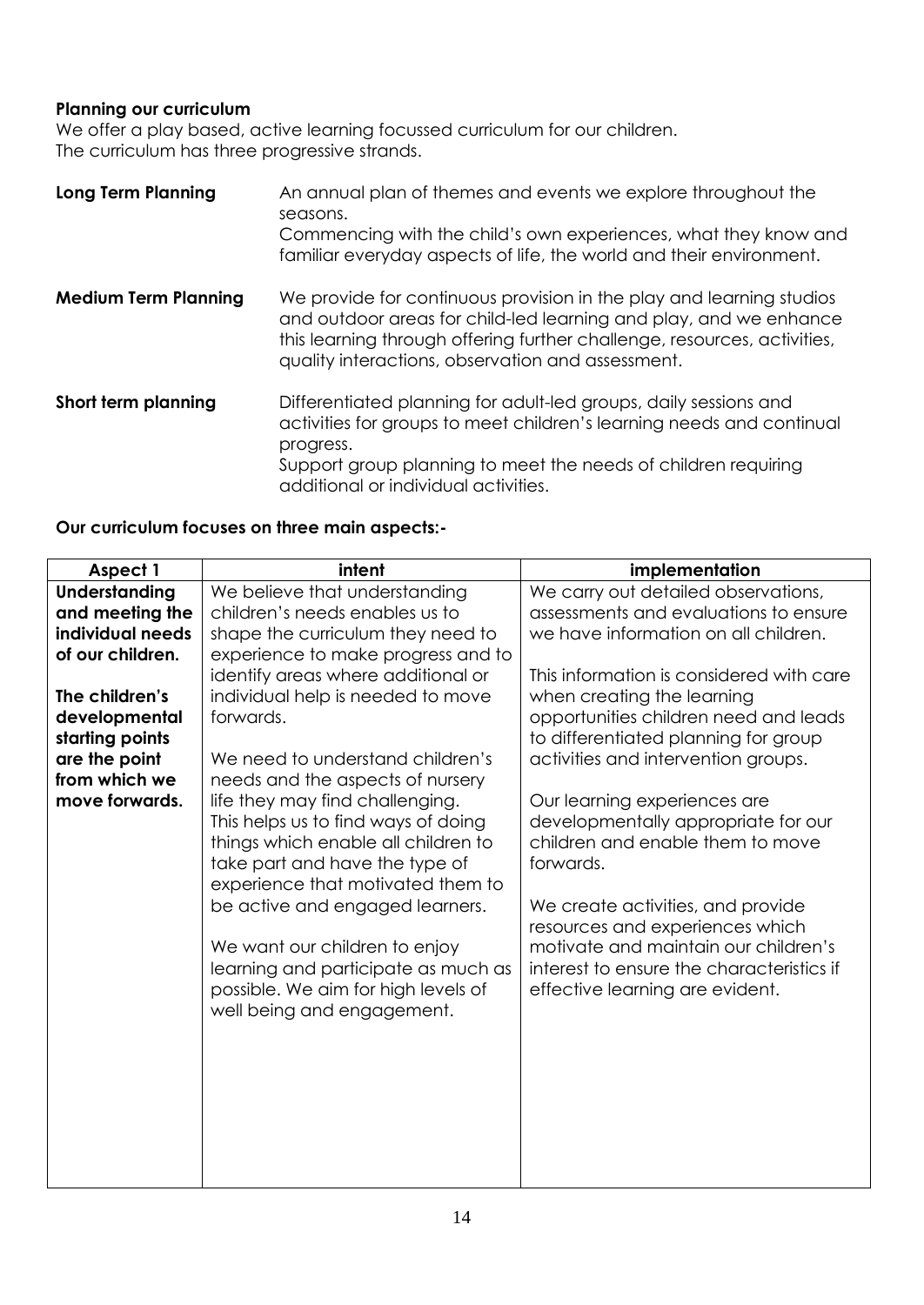| <b>Aspect 2</b>    | intent                                 | implementation                            |
|--------------------|----------------------------------------|-------------------------------------------|
| Understanding      | We want to develop our children's      | We observe the skills displayed by        |
| our children's     | skills and to build on these.          | children and we provide activities and    |
| abilities and      |                                        | resources to extend and build on these    |
| skills and         | We want our children to display        | skills to enable them to carry out tasks  |
| extending these    | characteristics of effective learning. | independently.                            |
| and offering       |                                        |                                           |
| challenge.         | We want to challenge our children      | We offer activities which engage the      |
|                    | and offer experiences which require    | children and encourage them to try        |
| The children's     | them to solve problems, to think and   | hard and to sustain their thinking and    |
| current skills are | to create their own ideas and          | create new ideas by offering activities   |
| the point from     | responses.                             | and resources which are interesting to    |
| which we move      |                                        | them and adults who can scaffold          |
| forwards and       |                                        | learning to develop their willingness and |
| progress.          |                                        | confidence to try new things and to       |
|                    |                                        | keep going even when things are           |
|                    |                                        | difficult.                                |
|                    |                                        |                                           |
|                    |                                        | We offer challenge to extend children;'   |
|                    |                                        | experiences beyond their current          |
|                    |                                        | stages and to enable children to make     |
|                    |                                        | rapid progress. We recognise children's   |
|                    |                                        | strengths and motivations and enable      |
|                    |                                        | them to practice and develop these.       |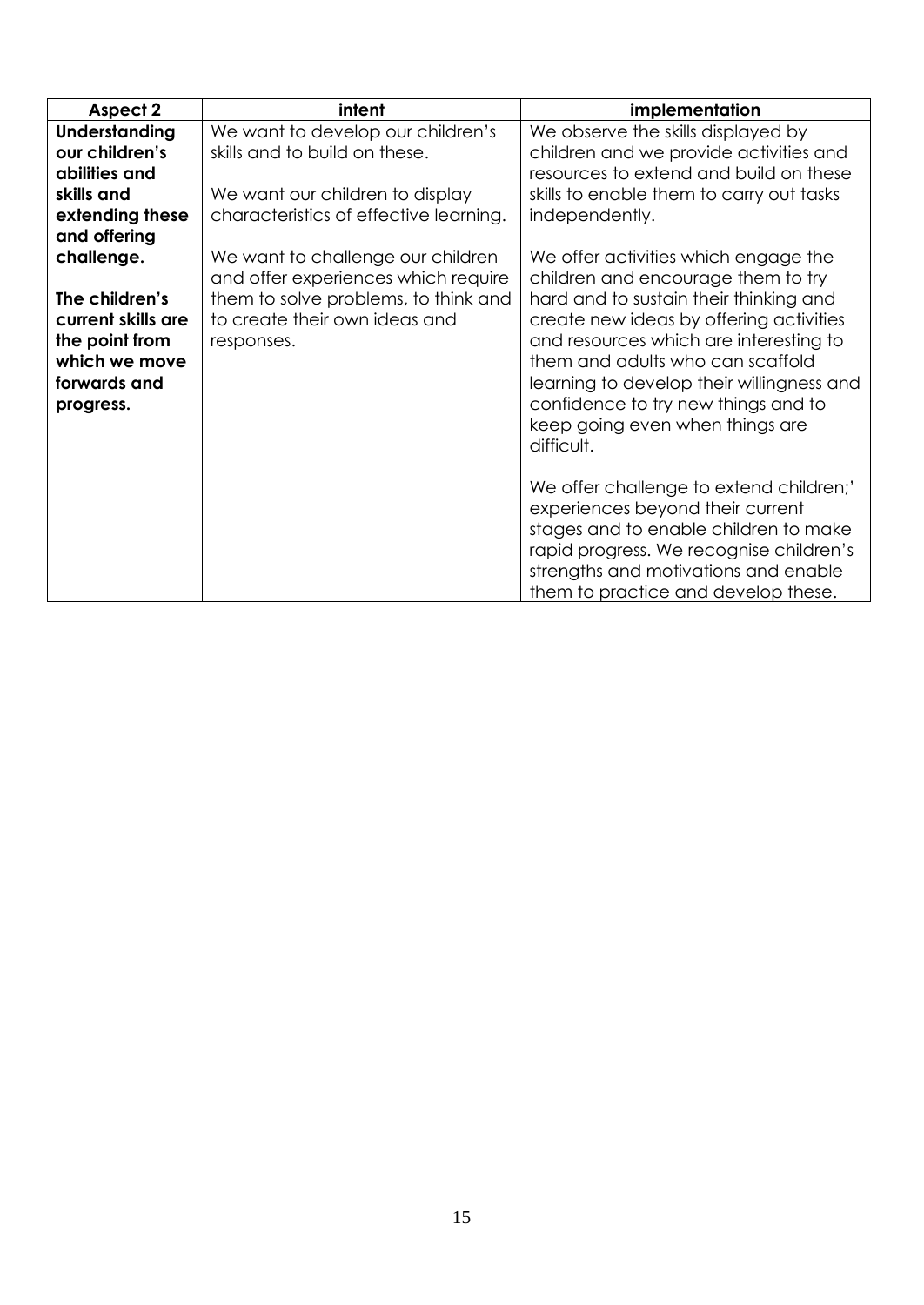| Aspect 3             | intent                                                                   | implementation                                                                |
|----------------------|--------------------------------------------------------------------------|-------------------------------------------------------------------------------|
| <b>Understanding</b> | We value each child and their                                            | We talk in our groups, we listen to one                                       |
| and extending        | unique views and opinions and we                                         | another we ask questions and                                                  |
| our children's       | encourage them to share them and                                         | encourage children to ask questions.                                          |
| interests and        | value the views and ideas of others.                                     |                                                                               |
| motivations.         |                                                                          | We listen to children's ideas, we record                                      |
|                      | We believe that children's interests,                                    | them and we use them as starting                                              |
| The children's       | views and questions are the starting                                     | points for planning. We observe the                                           |
| interests and        | points for all of the experiences we                                     | children at work and build experiences                                        |
| the aspects          | develop.                                                                 | around the things that involve them the                                       |
| and ways of          |                                                                          | most.                                                                         |
| learning which       | We recognise that when children                                          |                                                                               |
| motivated            | are motivated and engaged in their                                       | We understand when to move earning                                            |
| them best are        | learning they are willing to try more                                    | on and when to offer support as well as                                       |
| the starting         | and to keep working to develop                                           | being able to go with the flow if                                             |
| points form          | their skills.                                                            | children are developing their ideas.                                          |
| which we             |                                                                          |                                                                               |
| move forwards.       | We want our children to experience                                       | We create learning experiences where                                          |
|                      | open ended activities, to use their<br>own ideas and see that these have | children need to find solutions, we<br>enable them to try out their own ideas |
|                      | successful outcomes offering them                                        | and select their own resources and                                            |
|                      | a sense of achievement.                                                  | encourage the groups to value the                                             |
|                      |                                                                          | variety of ideas and different outcomes                                       |
|                      | We believe in recognising the                                            | they create.                                                                  |
|                      | strengths of individuals and                                             |                                                                               |
|                      | developing these strengths develop                                       | We use our observations and                                                   |
|                      | self confidence and esteem.                                              | evaluations to identify strengths.                                            |
|                      |                                                                          |                                                                               |
|                      |                                                                          | We talk to parents and carers and                                             |
|                      |                                                                          | encourage them to tell us about their                                         |
|                      |                                                                          | children's interests hobbies and                                              |
|                      |                                                                          | achievements outside of school.                                               |
|                      |                                                                          |                                                                               |
|                      |                                                                          | We provide children with activities they                                      |
|                      |                                                                          | can success in as well as moving their                                        |
|                      |                                                                          | learning forwards.                                                            |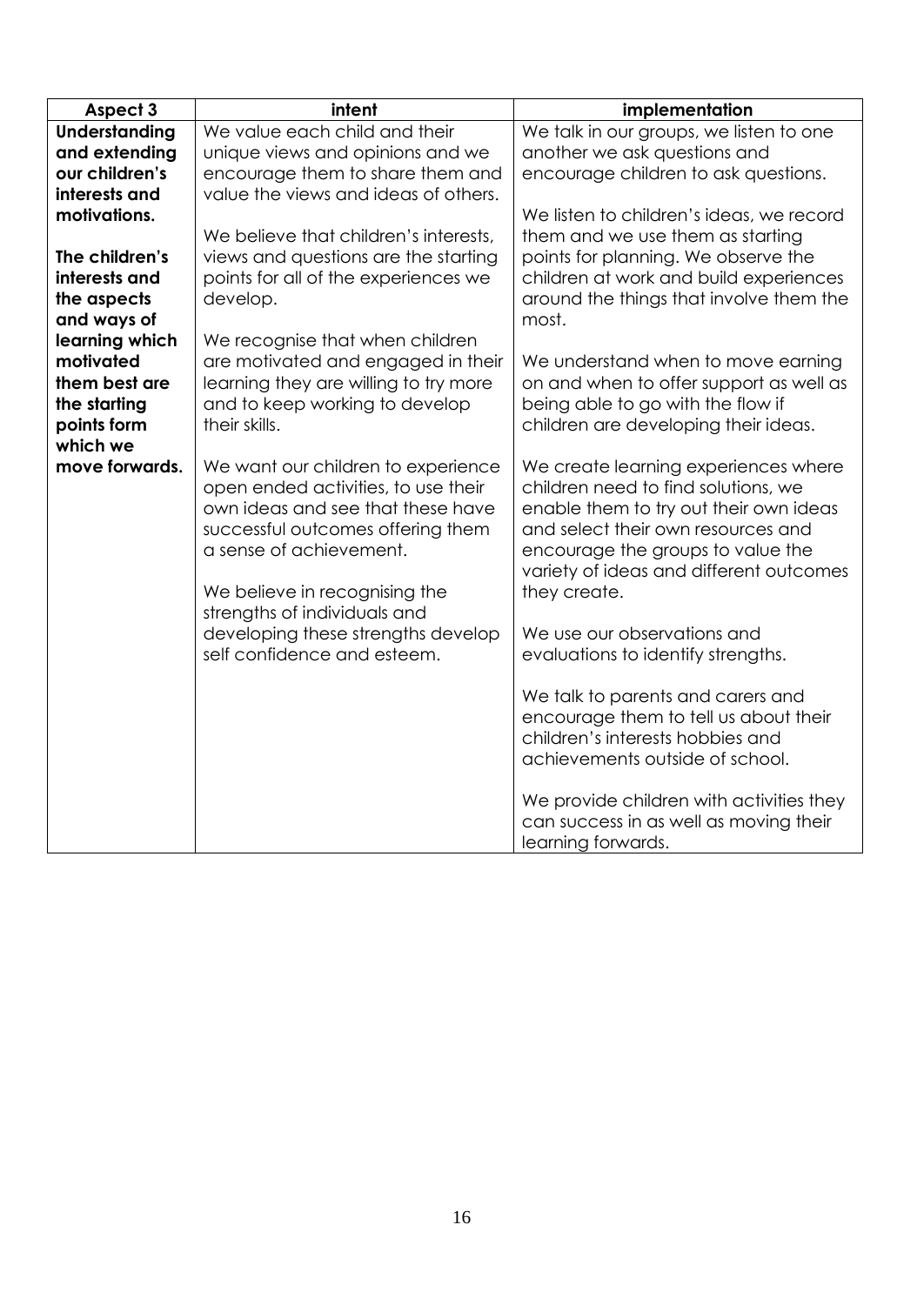# **Our Pedagogy**

## **Our highly effective practitioners carefully plan and implement appropriate pedagogy.**

Pedagogy refers to 'the interactions between practitioners, children, the learning environment and the learning tasks.'

Learning is dependent on the pedagogical approaches teachers use.

A variety of pedagogical approaches are common in schools, but some strategies are more effective and appropriate than others.

The effectiveness of pedagogy often depends on the particular subject matter to be taught, on understanding the diverse needs of different children.

We believe in the high capacity of our children to learn, and carefully utilise a range of pedagogical approaches to ensure this learning occurs

In our nursery school we have three core features to learning:-.

## **Child-Led**

We believe our learners should play an active and engaged role in the learning process. Children lead and influence our provision as they use prior knowledge, and the motivation and interest from having new experiences to create knowledge and understanding. The adult facilitates this process, but also creates and structures the conditions for learning through observation of the resources, activities and experiences which are most engaging and motivating to the child.

## **Learning Environment Led**

We believe the learning environment is a teacher. Practitioners work as a team to set the right learning conditions, they plan and prepare motivating and engaging resources, activities and environments in which children want to play and learn.

We also ensure that we set the right ethos, a positive learning environment with a calm and caring atmosphere.

We create a positive environment for children to enjoy learning, make their own choices and develop their interests.

## **Adult-Led**

These are sessions and activities led by Practitioners, normally in groups or with individual children, where the learning is planned and led by the adult, to enable the children to explore areas and subjects.

The learning is real and children's current experiences form the starting points.

Adults model good learning skills to enable children to answer and ask questions, develop activities to build on skills and encourage children to review and develop their own ideas and learning.

## **Pedagogical understanding and training**

Our Practitioners are experienced and trained in Early Years educational theory and practice. Our nursery is part of the PiP (Partners in Pedagogy) for Sunderland nursery schools and we train and share good practice and meet with early years consultants and experts to continually improve our practice.

We train together as a school team and ensure our practice reflects the training we have experienced.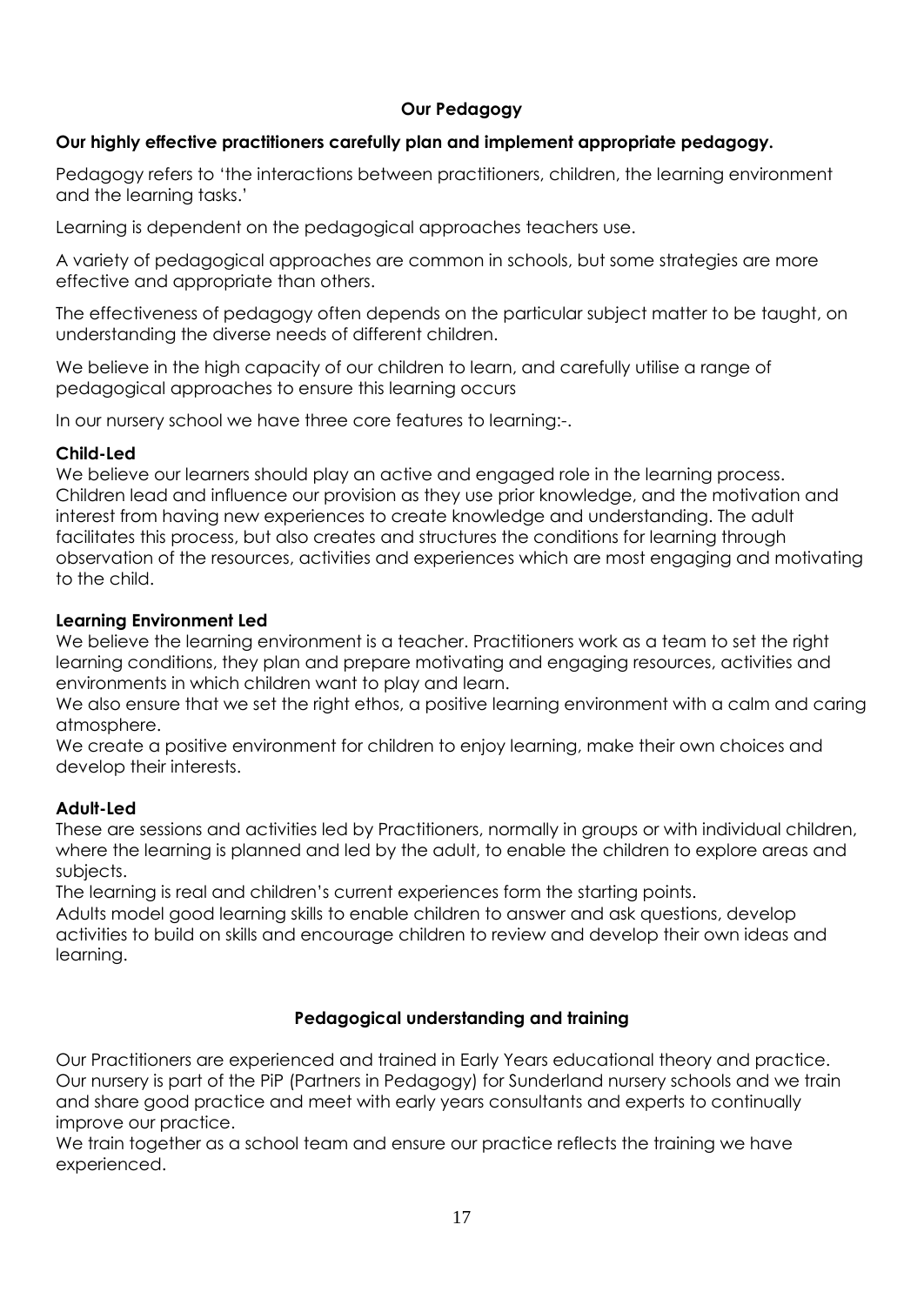# **Pedagogical Theorists**

As well as training with early years consultants and current practitioners, our curriculum and practice is influenced by a range of key theorists these include:-

# **LEV VYGOTSKY**

The work of Vygotsky influences aspects of our whole school approach to teaching and learning. In basic terms, theory reflects the importance of social interaction in a child's development. The child continuously interacts with the environment and people around them working outwards towards their 'Zone of proximal development', the area between what is known and what is yet to be learned.

The adult has the responsibility to scaffold and guide the child commencing from their current developmental stage and level of knowledge and experience and to move outwards from this point.

Learning is an essentially social process in which the support of parents, caregivers, peers and the wider society and culture plays a crucial role in the development of higher psychological functions.

| The child             |   | The adult                                         | The destination                                    |  |
|-----------------------|---|---------------------------------------------------|----------------------------------------------------|--|
| I can learn on my own | ≻ | I can learn with help                             | Learning beyond my reach<br>≻                      |  |
| Solitary actions      |   | Group / social interactions                       |                                                    |  |
| Self discovery        |   | Enhanced provision based on needs / interests     |                                                    |  |
| Self initiated play   |   | Directed and supported play, planning, sequencing |                                                    |  |
| Repetitive tasks      |   | Purposeful tasks building on skills               |                                                    |  |
| First hand experience |   | New experiences / reflecting / meaning            |                                                    |  |
| Sensory memory        |   | New sensory experiences/linking / meaning         |                                                    |  |
| Interests / schemas   |   | Active involvement / engaging activities          |                                                    |  |
| <b>Motivations</b>    |   |                                                   | Building on child's strengths, motivation to learn |  |
| Self Talk             |   | Extended talk / quality interactions              |                                                    |  |

## **PIAGET**

Piaget instilled the ideas of developmentally appropriate learning and provision. That learning and development occurs in stages and as the child matures cognitively, they gain greater and wider understanding and knowledge.

It is our role to understand the stage of development the child is achieving and to support and encourage them to move on from this point to develop their understanding of concepts such as time, quantities, cause and effect.

Our provision enables the child to progress developmentally by providing the following:-

- Active and engaged exploration and play Learning by doing.
- Adults facilitating play.
- Enabling the child to experiment and discover.
- Use real life and open ended materials and resources.
- Take part in collaborative and individual activities.
- Take part in problem solving activities to enable the child to create ideas, try out and plan their stages of work.

## **NATURE PEDAGOGY – MINDSTRETCHERS**

We have trained with Clare Warden and embrace the theory of nature based learning and child led learning. Whenever possible we aim to:-

- Have Inside, Outside and Beyond learning opportunities.
- Focus on real life nature based learning and project themes.
- Have access to natural resources and the outdoor environment.